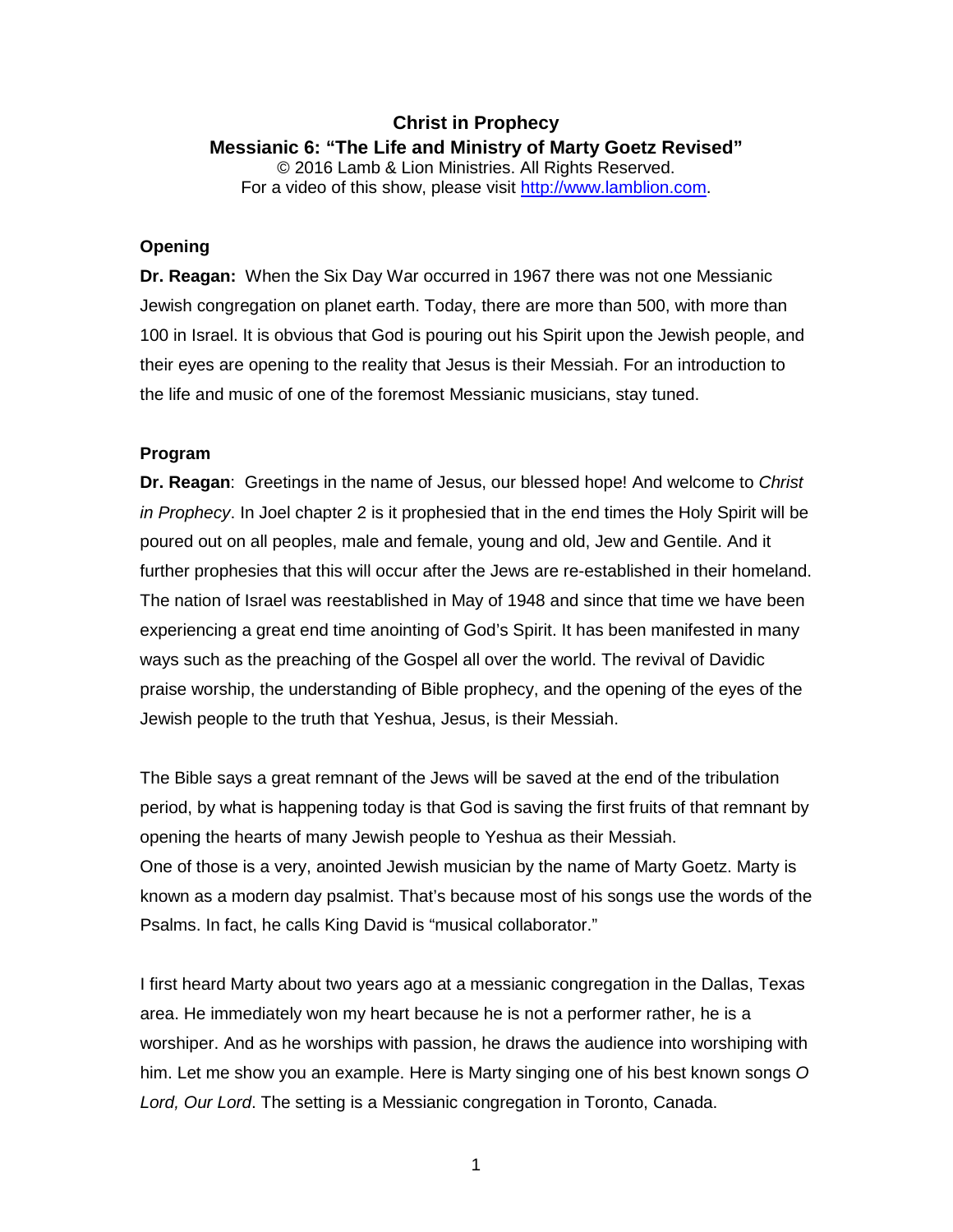I think you understand now what I meant by when I said that Marty is a worshiper and a modern day psalmist. He is obviously a very gifted song writer, pianist, and singer. He also has a very interesting and inspiring testimony about how he came to know the Lord Jesus as Yeshua, his Messiah. Here is his testimony in his own words, woven together with two songs.

**Marty Goetz**: Many years ago, I was trying for fame and fortune in New York City with my partner Burt Lloyd, from Altoona, Pennsylvania, he was a Methodist. I of course a Jewish boy from Cleveland Ohio as I mentioned before. My folks, Albert and Florence Goetz raised me to be a good Jewish person and to appreciate my heritage and I really do. My grandparents on one side were from Poland, the other side from Russia. Who knew? I thought one day I'd make them all proud. I was a pretty smart guy, good grades in school, they looked at me, and they thought one day they might be able to say, especially my mother, "My son the doctor, my son the lawyer." They weren't prepared for "My son, the gospel singer." But bless their hearts, that's what they got, so you might pray for them. I'll tell you a little story.

#### **Song**

Grandpa studied Torah From the time he was a boy And until the day he passed away It was his highest joy And sometimes I think about what Grandpa would have said Had he heard how I interpreted these Words? I'm sure he read "Unto us a child is born, unto us a Son is given. And the increase of His peace shall have no end And His name is Wonderful, Counselor, Almighty God, Everlasting Father, Prince of Peace, Everlasting Father, Prince of Peace As a young man I would meet some people who would claim The Prince of Peace already came, Yeshua was His name But that is not what I'd been taught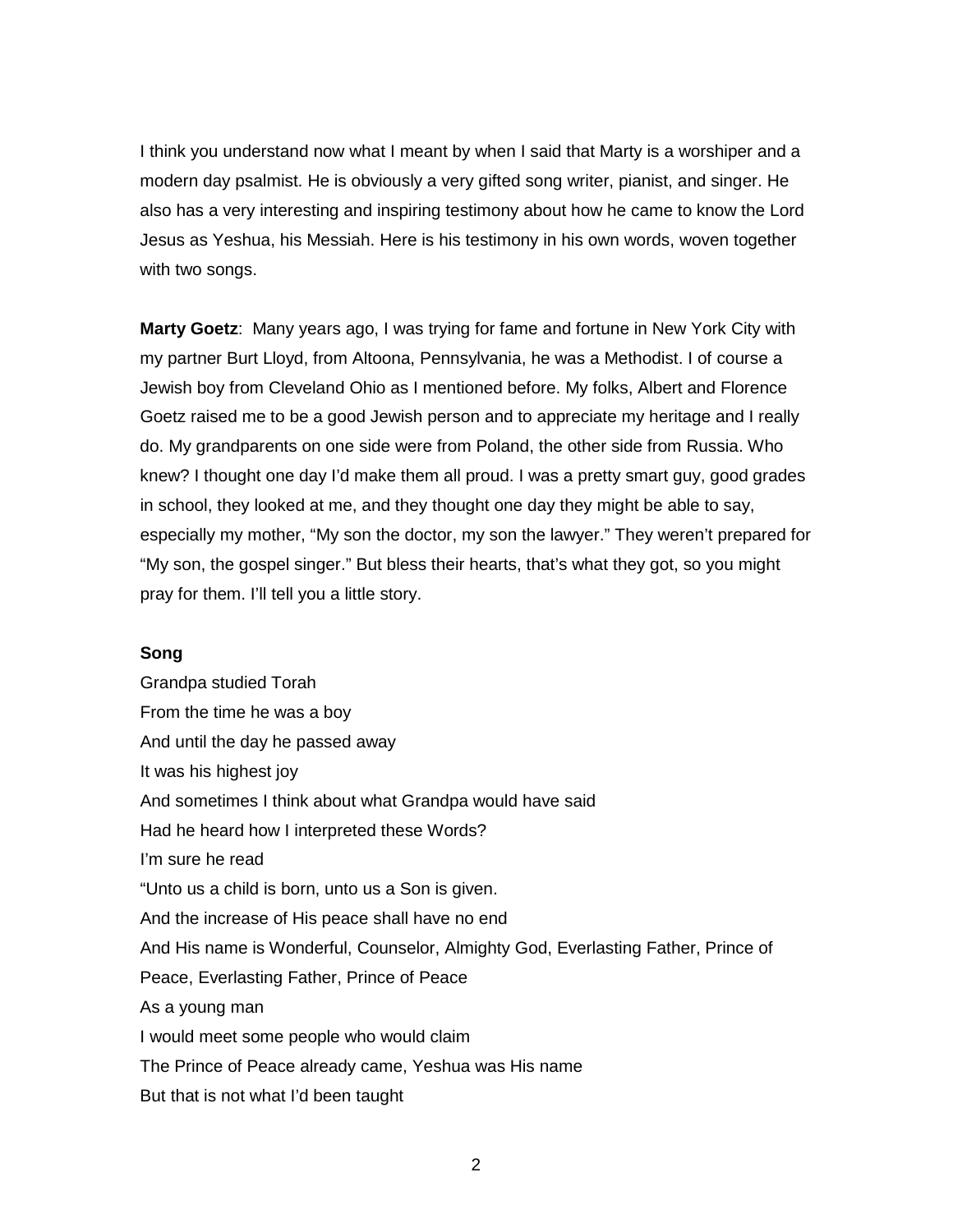I thought "How could that be?" 'Til one day by grace He found a place for His peace to reign in me Unto us a child is born, unto us a Son is given And the increase of His peace shall have no end And His name is Wonderful, Counselor, Almighty God, Everlasting Father, Prince of Peace, Everlasting Father, Prince of Peace What He has spoken He has done When the fullness of the time had come A virgin girl brought forth a Son called Emmanuel He's with us now as He was then Bringing peace on earth good will to men For Unto us in Bethlehem has come a King Who will come again Unto us a child is born, unto us a Son is given And the increase of His peace shall have no end And His name is Wonderful, Counselor, Almighty God, Everlasting Father, Prince of Peace, Everlasting Father, Prince of Peace, Everlasting Father, Prince the Prince of Peace

Well, I told you about my partner, Burt, and I didn't finish the story quite. We had this act that we, I don't know if you've ever heard it, but we used to work in a place called the Borscht Belt. Do you know what the Borscht Belt is? Do you know what Borscht is? It's a beet soup, it's very nice, put a little sour cream on it. But it's the area in New York where a lot of the Jewish comics and singers got their start, and some of them got their finish there. You don't know when you go there which one you are. But Burt and I, I went to college in Pittsburgh, Pennsylvania, to a place called Carnegie-Mellon after I left Cleveland, Ohio, and there I might this fellow Burt. And he also did some work with a fellow named Mr. Rogers, have you ever heard of Mr. Rogers here? He did some work with Mr. Rogers, because we met Mr. Rogers through a fellow named Don Brockett, who was Chef Brockett on Mr. Rogers. And I don't know if you were watching when I was on but I played Smoky Bear on Mr. Rodgers once, maybe you recognize me, I don't know.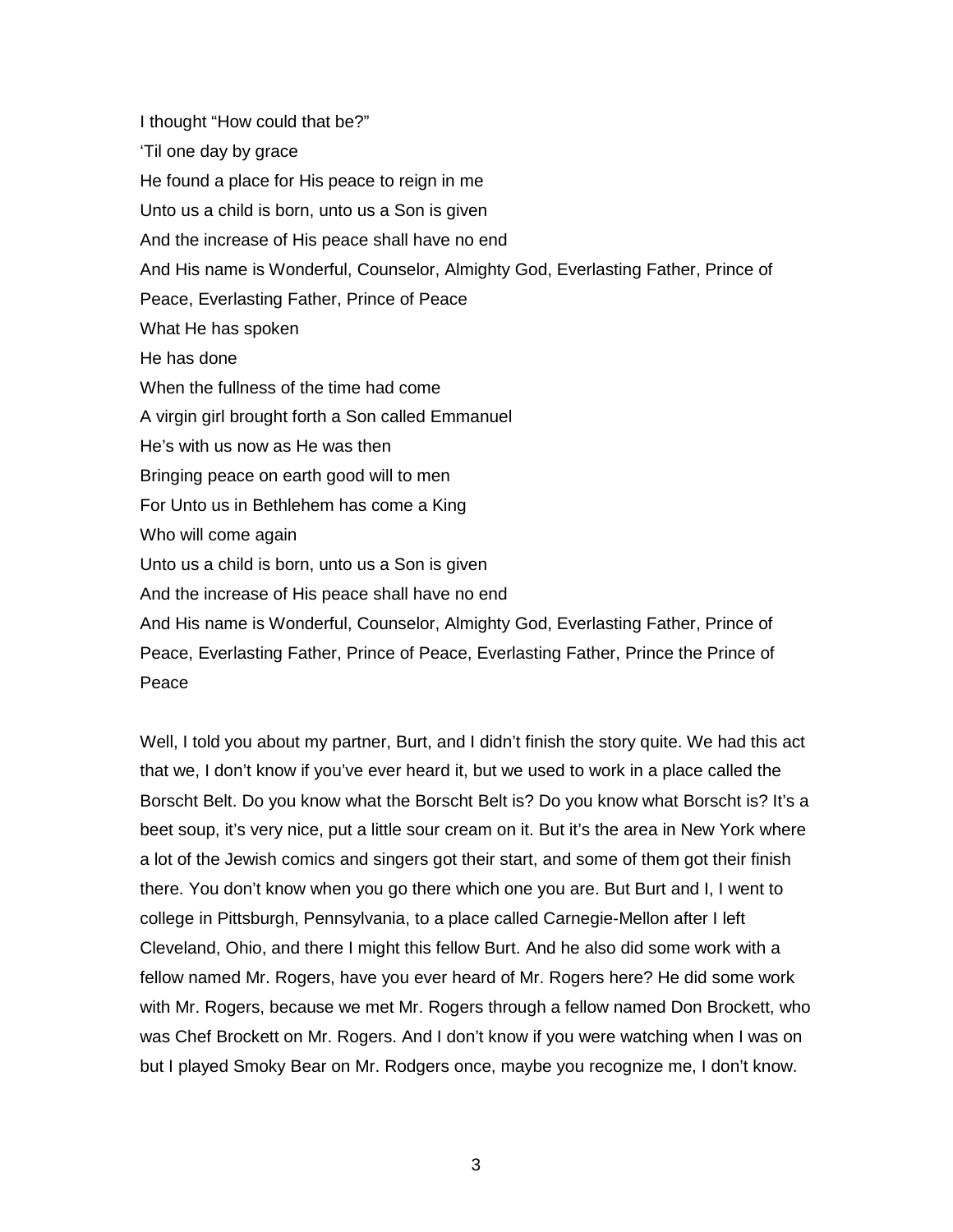But I was following Burt around because as I said, he was a nice, religious boy. But when he became born-again he became intolerable.

So, what has been called the "bummer in the borscht belt" which is a bunch of hotels that we used to play. And we got all around there and played everywhere up there. And we thought we were gonna be together forever, but then when this happened, I just had to get away from him because he had friends that were talking to me about this Jesus. And I used to tell them I'm Jewish I don't believe in Jesus. I really couldn't tell them why, but I knew I didn't. So his friends would follow me around, I said, this is ridiculous, so I broke up the act, and I went and I played in piano bars. Like you know, saloons, and things like that, and his friends would come in after church and they would sit in the piano bar, they'd listen to me play, they'd order one coke and five straws and have a great old time. And after I'd finish they'd all come up to me and say, "We're praying for you, God has a perfect wonderful plan for your life." And I said "Yeah, yeah, yeah." And it got too much so I said, I gotta get away from these crazy people, I gotta go somewhere where people are normal, people are not nuts like this. Meshugeneh, is the word for it, a little crazy, it's a Yiddish word.

And so I went as far away as I could get to a sane place. I moved to California. And there, one of Burt's friends had already moved out there and one day she said, "Would you like to go to the beach?" And I said, "That would be nice." She said, "There's some people gathered there at the beach, I'd like to take you there." So I went to the beach. Well, I went there and there just happened to be a guy named Hal Lindsey there preaching on the beach. You've heard of him, I could tell. And he was preaching. He wrote a book called the *Late Great Planet Earth*, and he's preaching on the beach, and I listened to it, and what I didn't tell anybody was I had been reading the Bible. It was one of those little tiny Bibles the "O ye of little faith" Bibles that you can tuck in your pocket there. Because these people, even though I was very angry about what they were telling me, they did provoke me. They did get me thinking. And I thought, "I'm gonna read this Bible, I'm gonna find out for myself." So I had been reading about Jesus, about what I found out later, He had a Hebrew name, Yeshua. His name actually means salvation. And of course, we had heard of Jesus Christ because Mr. and Mrs. Christ had a little boy named Jesus, you remember that story. But we found out that that's his title that's not his name at all. His name is Mashiach, his title is Mashiach, Messiah. So, I found this out

4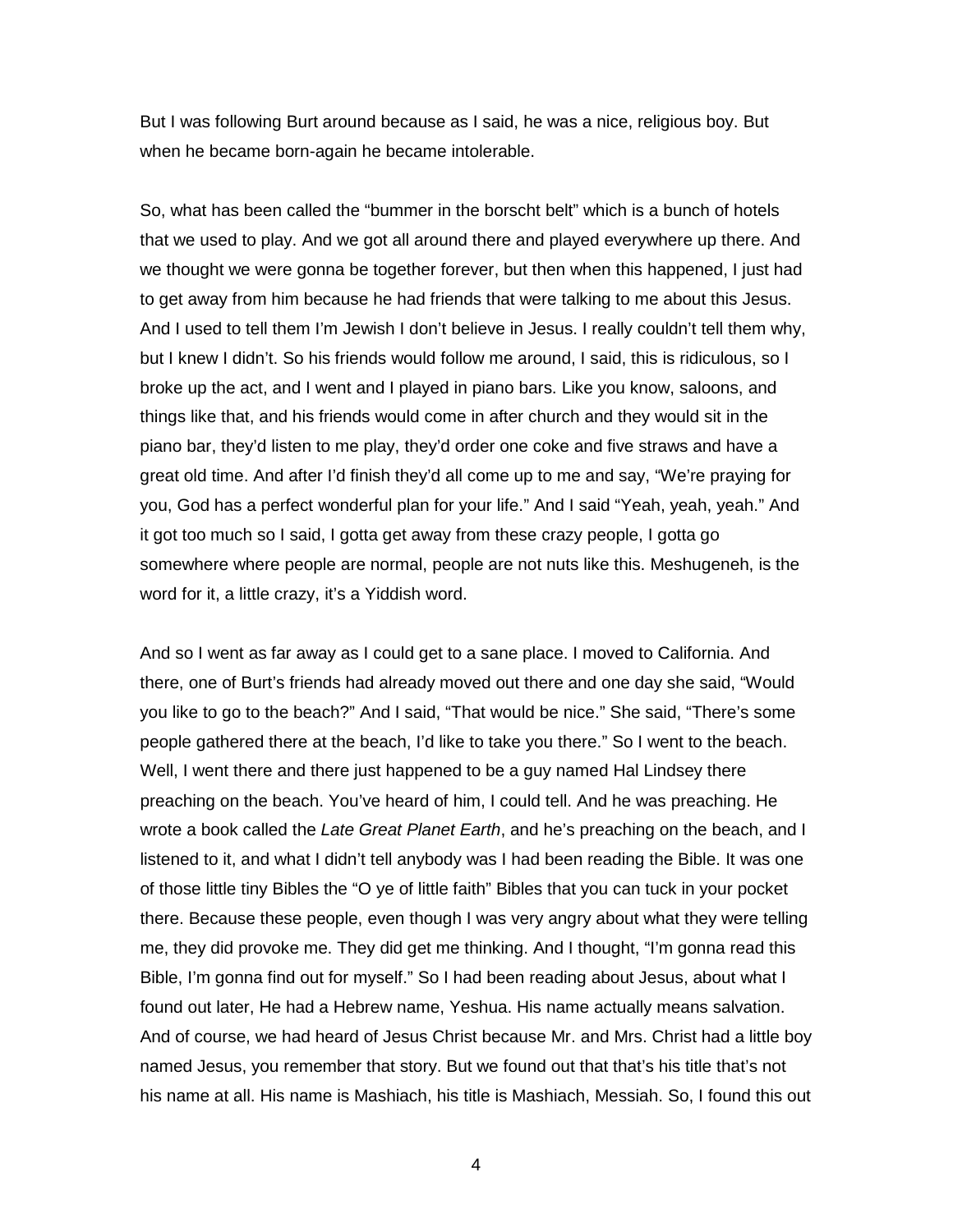later, but there on the beach I was just listening to all these people. And I was like this "This is very nice for them but I'm not gonna believe it even if I believe this stuff I'm not gonna believe like they do, because I don't wanna be one of those born-again people. So I'm gonna sit here and I'm enjoy the music, enjoy the sunshine, enjoy the beach, and whatever."

But he brought up a guy at the end and this guy did something called communion, and when he took the bread for the communion, he said "Baruch atah adonai, eloheynu melech ha-olam, boray, p'ri ha-adamah." And I thought "Oy" Which being interpreted is, Oy. And then he did the wine, he said the words, "Baruch atah adonai, eloheynu melech ha-olam, borai p'ri hagafen", who creates the fruit of the vine." And I thought "Oy Vey!" which being interpreted is, "Get me outta here!" basically.

And so after that was over and I was thoroughly confused, they took me to this place, this place called, it's called the Vineyard Christian fellowship. And it had a fellow there named Ken Gullikson, and he came from a place called Calvary Chapel, which had a rabbi named Chuck Smith. We used to say 'Huck Smith, basically, and he wasn't a rabbi he was a pastor. But this fellow Ken had rosy red cheeks, blonde hair, blue eyes, Gullikson. And I thought immediately I walked into this place where they took me and I thought, "He's not Jewish" but he preached this message, and I don't remember really even what he said, tell you the truth, but something stirred in my heart, something got to my kishkes. That means my guts. And all these things that I had been reading about Jesus being a son of Abraham, a son of David, how He celebrated the Feast of Tabernacles, and He celebrated Passover, pesach. He actually, he was a better Jew than I was, that was the problem. So I thought, I can't reject him on the basis of not being Jewish, so I listened to this message and at the end something moved upon me. I've come to learn now it was the ruach ha-kodesh, the Holy Spirit. I found myself walking forward. They gave me a Bible. I confessed that I was a sinner, and they said congratulations, you're born again! To which I said, "Oy-double-vey!" Which being interpreted is, "I can never go home and tell my family about this." Well I eventually did and I told my family about it. And some of the words you're gonna hear in this next song are their response to what I said. And when I sing this song, I hope no one will be offended by it, or put off by it. It sounds like I might be making fun of my heritage, but I'm not, I'm having fun with it. Because the truth is, my heritage, I found out, as a Jewish

5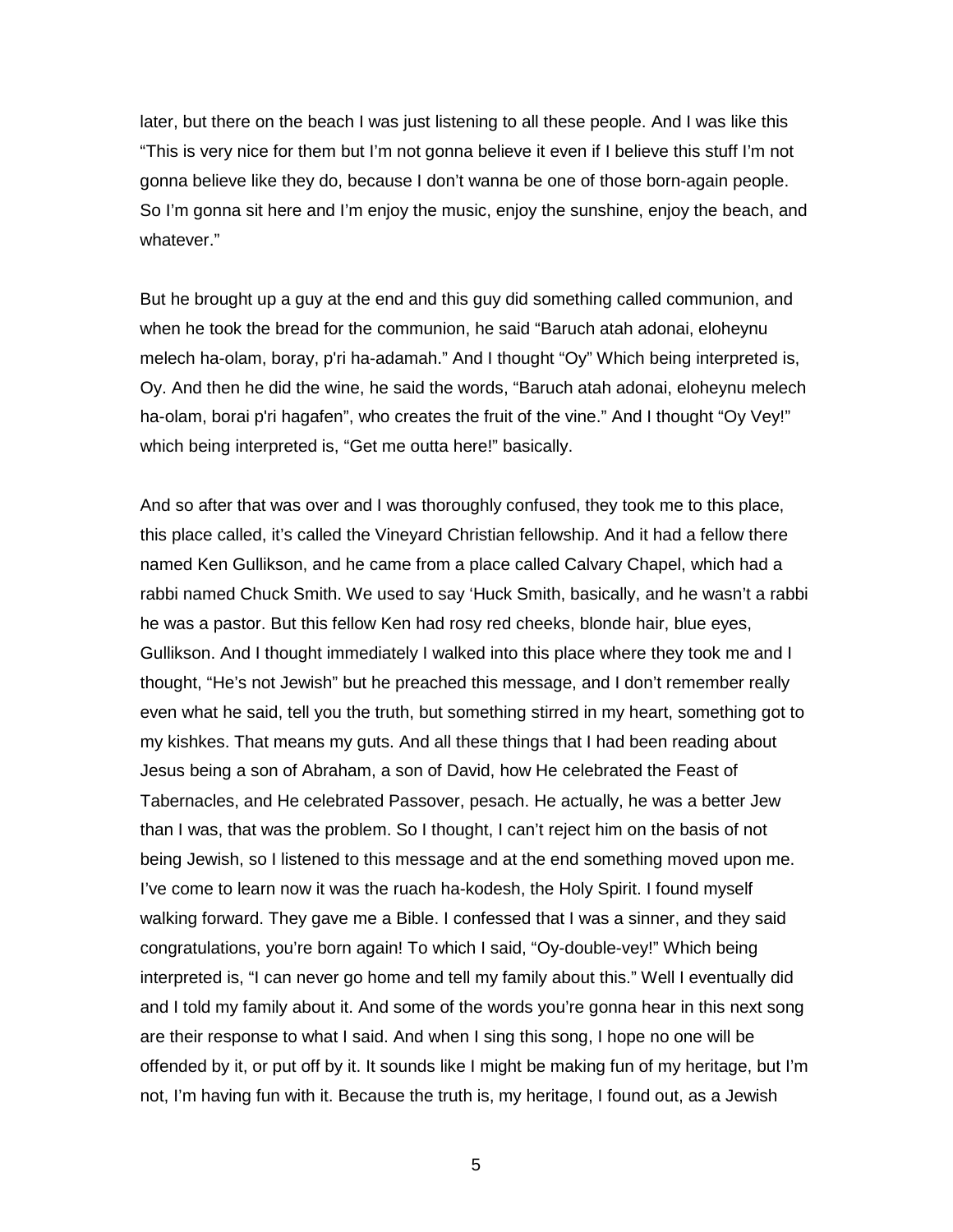person, is to bring the message of Yeshua. And I found out that being born again is a very Jewish thing to do. They actually call it being born from above, or being born anew. So we're gonna sing a little song here, you might recognize some of the rituals that we're talking about, and I hope you'll enjoy hearing it and I hope you'll understand what we're trying to covey to you.

### **Song**

I had a Bar Mitzvah when I was thirteen Greatest Bar Mitzvah that you've ever seen. The temple on the corner of Mayfield and Lee Was filled with my friends and my family All of them as proud can be, With catering far as the eye could see, Complete with a chopped liver statue of me.

Now they ask me how I can go so wrong And why all of a sudden I'm singing this song, They say "Son you're deserting your fathers of old, So why don't you just come back to the fold, You're such a nice boy or weren't you told That when you were born they broke the mold So whaddya need with this stuff ya been sold?"

But it's a far, far better thing that I do, Than I have ever done, When I believed what they said was true That Yeshua is God's only son Well I've done many things and I don't do a few But this one thing I do makes Me a Jew Born Anew, Yes, through and through I'm a Jew Born Anew

So Hallelujah to Yeshua from a Jew, who never knew ya, Could come to die for a schmo like I was, Just so I could win the prize and be with my Messiah in the skies!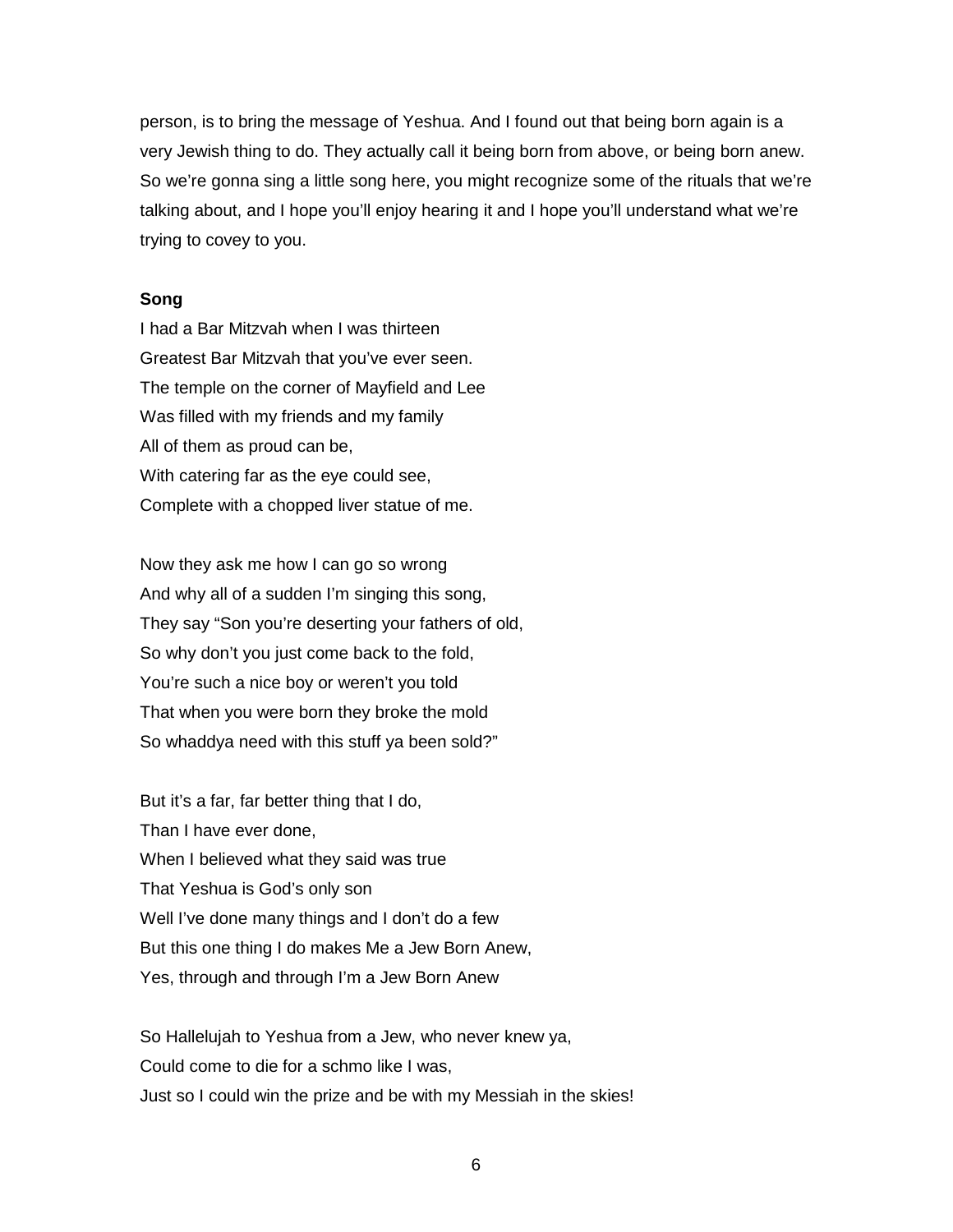They say on Bar Mitzvah day I became a man, I've tried to live that way, done the best that I can

But I've been worried since way back when 'Cause I've never done anything great since then, And though I could live 'til a hundred and ten And never have need of a fountain pen, I might never succeed in the sight of men, And they won't let me get Bar Mitzvah again!

But it's a far, far better thing that I do, Than I have ever done, When I believed what they said was true That Yeshua is God's only Son Well I've done many things And I don't do a few But this one thing I do makes Me a Jew Born Anew, Yes, through and through I'm a Jew Born Anew

So Hallelujah to Yeshua From a Jew who never knew ya', Could come to die for a real schlemiel When I couldn't tell you were the long awaited Holy One of Israel!

**Dr. Reagan**: Can there be any doubt that God is working wondrously among the Jewish people? Can there be any doubt that this is just one of the many signs that we are truly living in the end times? I want to conclude by expressing my appreciation to Marty Goetz and his wife, Jennifer, for allowing us to use video clips from their marvelous DVD album called "Marty Goetz Live in Concert."

If you would like to get a copy of this album, you can do so by calling the number you see on the screen. It is a unique album in that is contains both a CD and a DVD. The CD